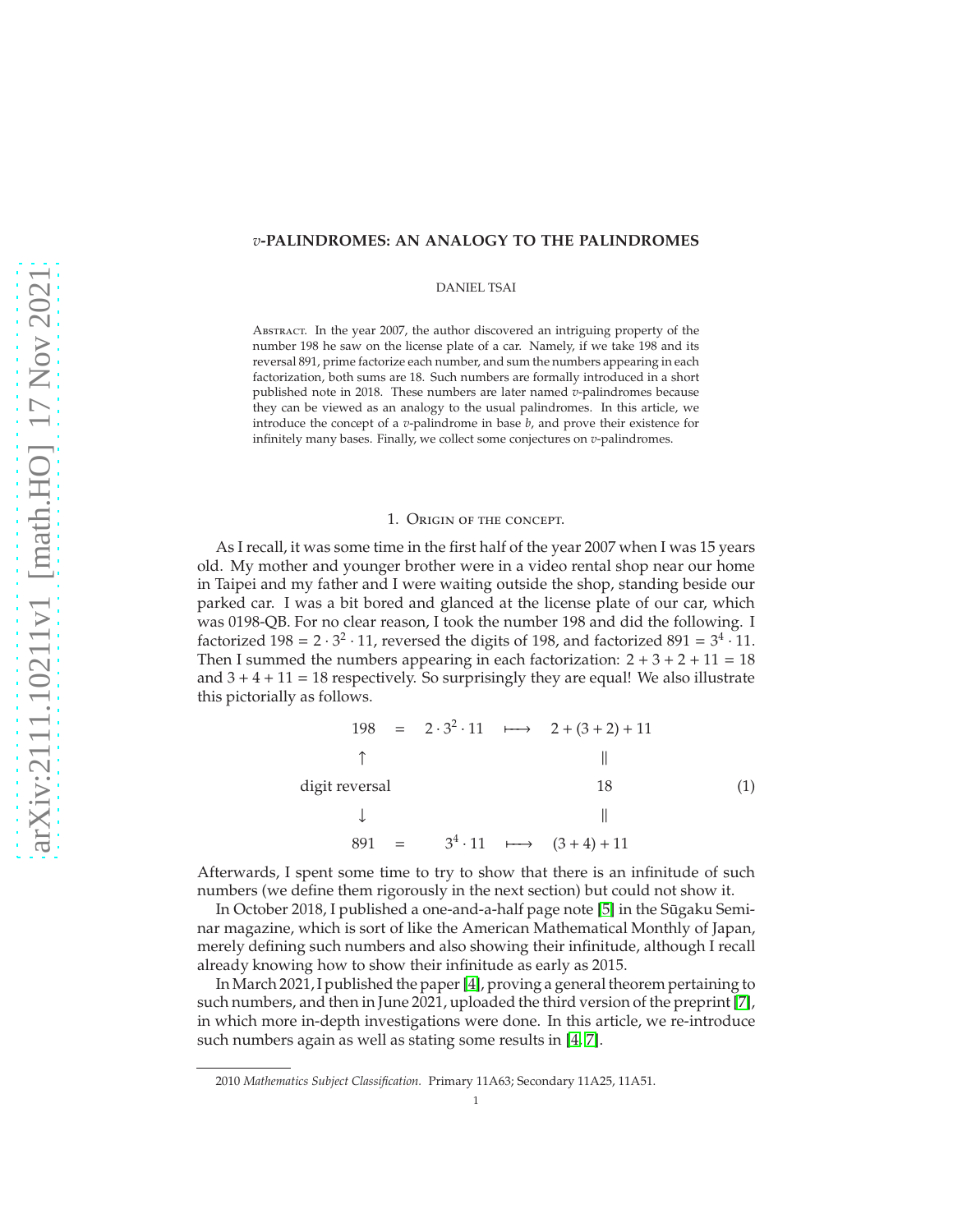### 2. Definition of the property.

Recall the base *b* representation of a natural number, where  $b \geq 2$  is the base. For every natural number *n*, there exist unique integers  $L \geq 1$  and  $0 \leq a_0, a_1, \ldots, a_{L-1} < b$ with  $a_{L-1}$  ≠ 0 such that

<span id="page-1-0"></span>
$$
n = a_0 + a_1b + \dots + a_{L-1}b^{L-1}.
$$
 (2)

Thus *L* is the number of base *b* digits of *n*. We also denote [\(2\)](#page-1-0) as  $n = (a_{L-1} \cdots a_1 a_0)_b$ . We define the *digit reversal* in base *b* of *n* to be

$$
r_b(n) = a_{L-1} + a_{L-2}b + \dots + a_0b^{L-1}.
$$
 (3)

For instance,  $r_{10}(18) = 81$  and  $r_{10}(2) = r_{10}(200) = 2$ . We next define a function  $v(n)$ to denote "summing the numbers appearing in the factorization".

**Definition.** Suppose that the prime factorization of the natural number *n* is

$$
n = p_1^{\varepsilon_1} \cdots p_s^{\varepsilon_s} q_1 \cdots q_t,
$$
\n<sup>(4)</sup>

where the  $s, t \geq 0$  and  $\varepsilon_1, \ldots, \varepsilon_s \geq 2$  are integers and the  $p_1, \ldots, p_s, q_1, \ldots, q_t$  are distinct primes, then we set

$$
v(n) = \sum_{i=1}^{s} (p_i + \varepsilon_i) + \sum_{j=1}^{t} q_j.
$$
 (5)

Notice that  $v(n)$  is an additive function, i.e.,  $v(mn) = v(m) + v(n)$  whenever *m* and *n* are relatively prime natural numbers. The values of  $v(n)$  has been created as sequence A338038 in the On-Line Encyclopedia of Integer Sequences [\[2\]](#page-8-3). We can now make the following definition.

**Definition** (*v*-palindrome). Let  $b \ge 2$  be an integer. A natural number *n* is a *v*-*palindrome* in base *b* if

(i)  $b \nmid n$ , (ii)  $n \neq r_h(n)$ , and (iii)  $v(n) = v(r_b(n)).$ 

The set of *v*-palindromes in base *b* is denoted by  $V_b$ .

The condition (i) is included merely for the aesthetic look of *n* and  $r_b(n)$  having the same number of digits. Condition (ii) is included for if  $n = r_b(n)$ , then condition (iii) holds trivially, and so nothing is surprising. The picture [\(1\)](#page-0-0) in the general case, with the factorizing step omitted, would be as follows.

$$
n \longmapsto v(n)
$$
\ndigit reversal in base *b* same number

\n↓

\n||

\n
$$
r_b(n) \longmapsto v(r_b(n))
$$

Only base ten is dealt with in [\[5,](#page-8-0) [4,](#page-8-1) [7\]](#page-8-2), but generalizing the definition to a general base is easily done. The sequence of *v*-palindromes in base ten has been created as sequence A338039 in the On-Line Encyclopedia of Integer Sequences [\[2\]](#page-8-3).

We explain why the *v*-palindromes can be viewed as an analogy to the usual palindromes. Recall the following definition of the usual palindromes.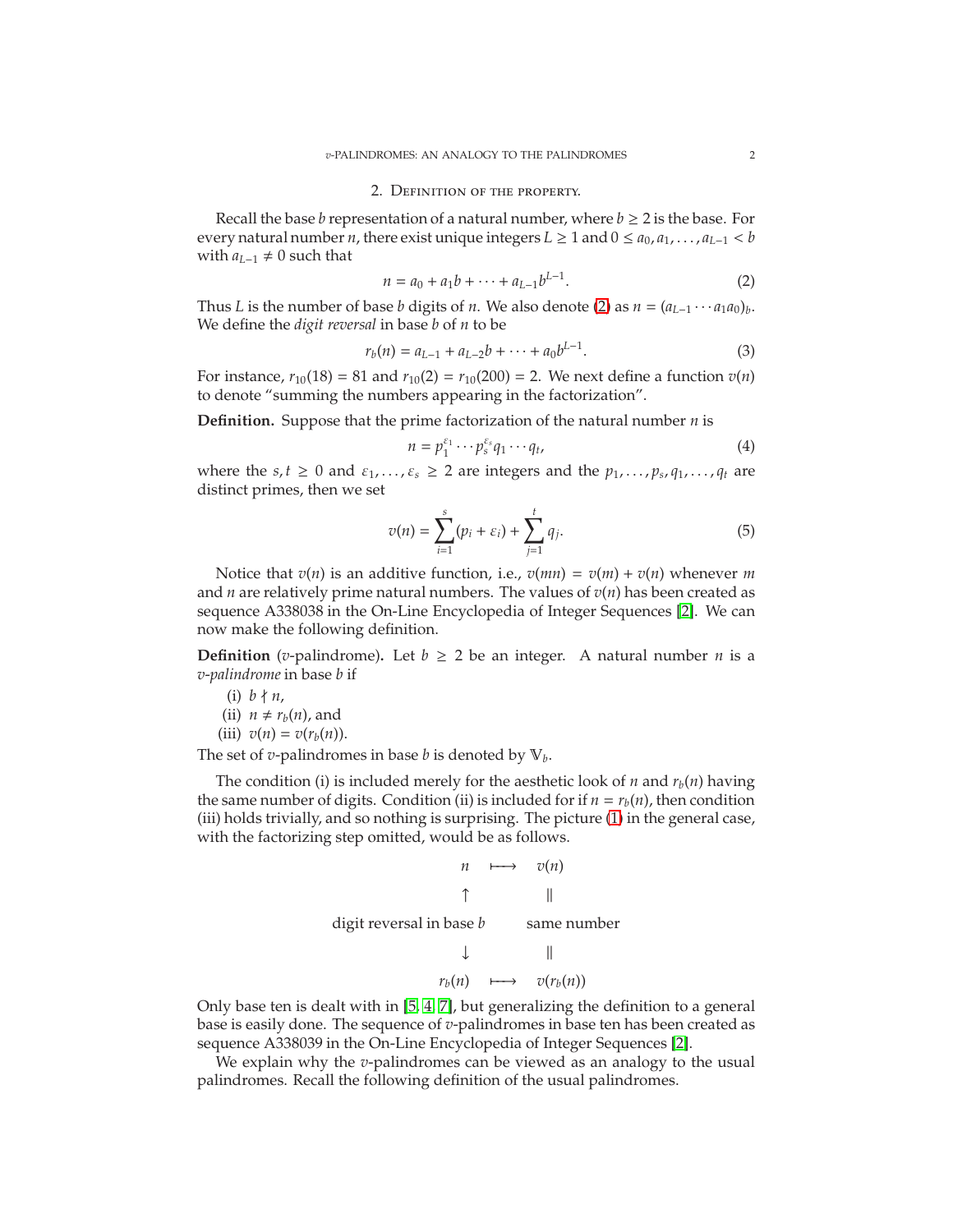**Definition** (palindrome). Let  $b \geq 2$  be an integer. A natural number *n* is a *palindrome* in base *b* if  $n = r_b(n)$ .

The definition of *v*-palindromes can be obtained from that of the usual palindromes by applying *v* to the equality  $n = r_b(n)$  and then including the conditions (i) and (ii). The reason for including these conditions being as explained earlier. The mere application of *v* to the equality  $n = r_b(n)$  causes palindromes and *v*palindromes to behave very differently. Although the function  $v$  is the specific function as defined above, there is nothing special about it, and it is equally conceivable to use any function  $w: \mathbb{N} \to \mathbb{C}$  instead in the definition of *v*-palindromes, perhaps calling the defined kind of number *w*-palindromes.

In this article, we prove the existence of a *v*-palindrome for infinitely many bases, and at the end include a section collecting some conjectures on the *v*-palindromes.

### 3. Infinitude for base ten.

We illustrated [\(1\)](#page-0-0) that 198 is a *v*-palindrome in base ten. That there are infinitely many *v*-palindromes in base ten is shown in [\[5\]](#page-8-0) by specifically showing that all of the numbers

<span id="page-2-1"></span>
$$
18, 198, 1998, \dots,\tag{6}
$$

with any number of nines in the middle, are *v*-palindromes in base ten. Also mentioned in [\[5\]](#page-8-0) is that all of the numbers

<span id="page-2-0"></span>
$$
18,1818,181818,\ldots,\t(7)
$$

with any number of 18's repeatedly concatenated, are *v*-palindromes in base ten. In fact the main theorem of [\[4\]](#page-8-1) is inspired by the sequence [\(7\)](#page-2-0). Both families [\(6\)](#page-2-1) and [\(7\)](#page-2-0) seem to be "based on" 18. In fact they are subsets of the following more general family.

**Theorem 1** ([\[6\]](#page-8-4), Theorem 3)**.** *If* ρ *is a palindrome in base ten consisting entirely of the digits* 0 *and* 1*, then* 18ρ *is a v-palindrome in base ten.*

This theorem relates the usual palindromes with the *v*-palindromes. If we take  $ρ$  to be a repunit, then we recover [\(6\)](#page-2-1). If we take  $ρ$  to have alternating digits of 0 and 1, then we recover [\(7\)](#page-2-0). If we take  $\rho$  to have only the first and last digits being 1 and at least one 0 in between, then we deduce the family

$$
1818, 18018, 180018, \dots,\tag{8}
$$

with any number of 0's in between two 18's, of *v*-palindromes in base ten.

Thus the infinitude of *v*-palindromes in base ten is very well-established. In [§7,](#page-4-0) we shall establish the infinitude of *v*-palindromes for infinitely many bases.

#### 4. A periodic phenomenon.

<span id="page-2-2"></span>We state the main theorem of [\[4\]](#page-8-1), which describes a periodic phenomenon involving *v*-palindromes and repeated concatenations in base ten, for a general base. The proof in [\[4\]](#page-8-1) is only for base ten, but is easily adapted for a general base. Before that, we first give a notation for repeated concatenations.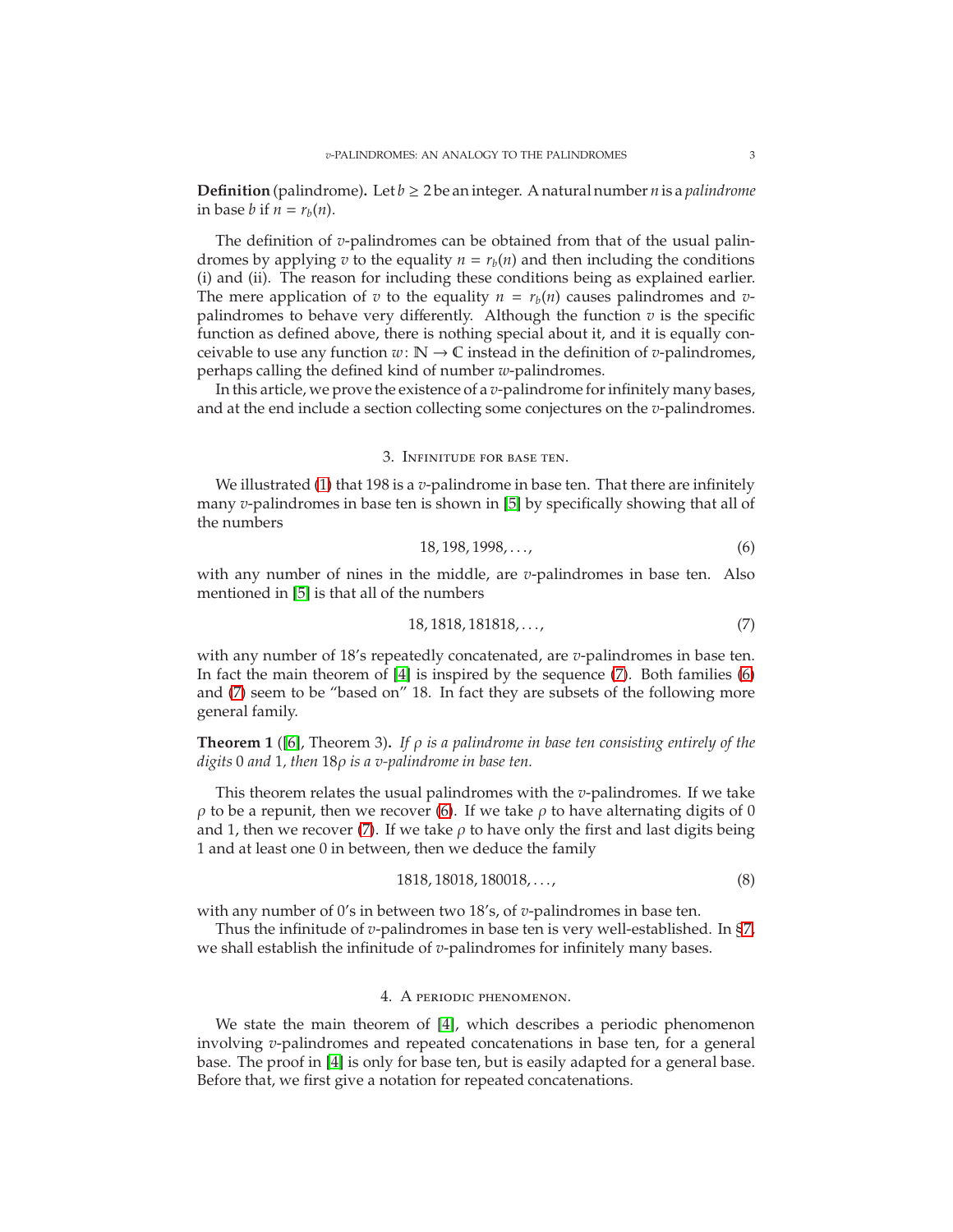**Definition.** Suppose that  $n = (a_{L-1} \ldots a_1 a_0)_b$  is a base *b* representation and  $k \ge 1$ is an integer, then we denote the repeated concatenation of the base *b* digits of *n* consisting of *k* copies of *n* by  $n(k)_b$ . That is,

$$
n(k)_b = (a_{L-1} \cdots a_1 a_0 a_{L-1} \cdots a_1 a_0 \cdots a_{L-1} \cdots a_1 a_0)_b
$$
  
\n
$$
k \text{ copies of } a_{L-1} \cdots a_1 a_0
$$
  
\n
$$
= n(1 + b^L + \cdots + b^{(k-1)L}) = n \cdot \frac{1 - b^{Lk}}{1 - b^L}.
$$
 (9)

For instance,  $18(3)_{10} = 181818$  and  $201(4)_{10} = 201201201201$ . We can now state the main theorem of [\[4\]](#page-8-1) for a general base as follows.

<span id="page-3-0"></span>**Theorem 2** ([\[4,](#page-8-1) Theorem 1 for a general base]). Let  $b \ge 2$  be an integer. For every *natural number n with b*  $\nmid n$  *and*  $n \neq r_b(n)$ , there exists an integer  $\omega \geq 1$  such that for all *integers*  $k \geq 1$ *,* 

$$
n(k)_b \in \mathbb{V}_b \quad \text{if and only if} \quad n(k+\omega)_b \in \mathbb{V}_b. \tag{10}
$$

Based on this theorem, we can make the following definitions.

**Definition.** The smallest possible  $\omega$  in the above theorem is denoted by  $\omega_0(n)_b$ . If the base *b* digits of *n* can be repeatedly concatenated to form a *v*-palindrome in base *b*, i.e., if there exists an integer  $k \ge 1$  such that  $n(k)_b \in V_b$ , then the smallest *k* is denoted by  $c(k)_b$ ; otherwise we set  $c(n)_b = \infty$ .

The sequence of numbers *n* such that  $c(n)_{10} < \infty$  has been created as sequence A338371 in the On-Line Encyclopedia of Integer Sequences [\[2\]](#page-8-3). Hence there remains the problem of finding  $\omega_0(n)_b$  and  $c(n)_b$ . In fact, [\[7\]](#page-8-2) completely settles this problem by associating to each *n* a periodic function  $\mathbb{Z} \rightarrow \{0, 1\}$  which we describe in the next section.

## 5. Associated periodic function.

<span id="page-3-1"></span>Fix a base  $b \ge 2$  and a natural number *n* with  $b \nmid n$  and  $n \ne r_b(n)$  throughout this section. To have a clearer picture of the periodic phenomenon illustrated in Theorem [2,](#page-3-0) we define the function  $I_b^n : \mathbb{N} \to \{0, 1\}$  by setting

$$
I_b^n(k) = \begin{cases} 0 & \text{if } n(k)_b \notin \mathbb{V}_b \\ 1 & \text{if } n(k)_b \in \mathbb{V}_b. \end{cases}
$$
 (11)

Then  $I^n_b$  is a periodic function. It therefore has a unique periodic extension  $I_b^n$ :  $\mathbb{Z} \to \{0, 1\}$  which we give the same notation. [\[7,](#page-8-2) Theorem 5.8] says that  $I_b^n$ can be expressed as a linear combination, when  $b = 10$ , but the same holds for a general base. We first give notation for certain functions used to form the linear combination.

**Definition.** For a natural number *a*, denote by  $I_a: \mathbb{Z} \to \{0, 1\}$  the function defined by

$$
I_a(k) = \begin{cases} 0 & \text{if } a \nmid k \\ 1 & \text{if } a \mid k. \end{cases}
$$
 (12)

That is,  $I_a$  is the indicator function of  $a\mathbb{Z}$  in  $\mathbb{Z}$ .

We can now state the linear combination as follows.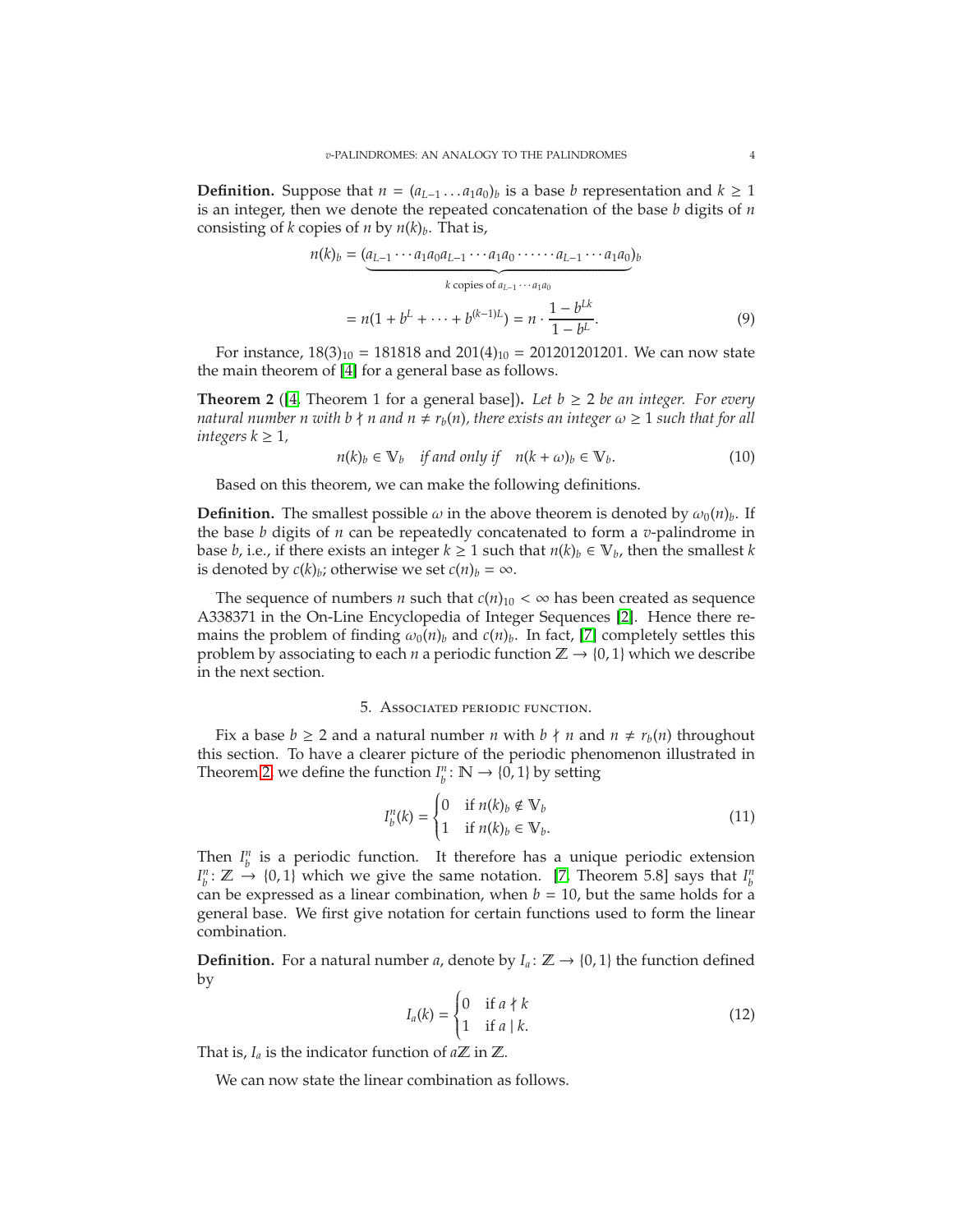**Theorem 3** ([\[7\]](#page-8-2), Theorem 5.8 for a general base). *The function*  $I_b^n$  *can be expressed in the form*

<span id="page-4-1"></span>
$$
I_b^n = \lambda_1 I_{a_1} + \lambda_2 I_{a_2} + \dots + \lambda_u I_{a_u}, \tag{13}
$$

*where the*  $u \geq 0$ *,*  $1 \leq a_1 < a_2 < \cdots < a_u$ , and  $\lambda_1, \lambda_2, \ldots, \lambda_u \neq 0$  are integers. Moreover, *the expression is unique.*

Having expressed the function  $I_l^n$  in the form [\(13\)](#page-4-1), we have the following for finding  $\omega_0(n)_b$  and  $c(n)_b$ .

**Theorem 4** ([\[4\]](#page-8-1), Corollaries 6.5 and 7.2 for a general base). *The smallest period*  $\omega_0(n)_b$ *and c*(*n*)*<sup>b</sup> can be found from the expression* [\(13\)](#page-4-1) *by*

$$
\omega_0(n)_b = \operatorname{lcm}\{a_1, a_2, \dots, a_u\},\tag{14}
$$

$$
c(n)_b = \inf\{a_1, a_2, \dots, a_u\} = \begin{cases} \infty & \text{if } u = 0\\ a_1 & \text{if } u \ge 1. \end{cases}
$$
 (15)

This infimum is thought of as that in the extended real number system.

We did not say how to express  $I_p^n$  in the form [\(13\)](#page-4-1). A definite procedure for doing this, for  $b = 10$ , is described in [\[4\]](#page-8-1), which is easily adapted for a general base.

# 6. One implies infinitely many.

We show, using the ideas in [§4](#page-2-2) and [§5,](#page-3-1) that if there exists a *v*-palindrome in base *b*, then there exist infinitely many.

<span id="page-4-2"></span>**Theorem 5.** Let  $b \ge 2$  be an integer. If there exists a v-palindrome in base b, then there *exist infinitely many v-palindromes in base b.*

*Proof.* Suppose that *n* is a *v*-palindrome in base *b*. According to [§5,](#page-3-1) we have the associated function  $I_p^n$ . That *n* is a *v*-palindrome in base *b* means that  $I_p^n(1) = 1$ . Since  $I_{b}^{n}$  is periodic, say with  $\omega$  as a period, we see that

$$
I_b^n(1) = I_b^n(1 + \omega) = I_b^n(1 + 2\omega) = \cdots.
$$
 (16)

Consequently,

$$
n(1)_b, n(1+\omega)_b, n(1+2\omega)_b, \dots
$$
 (17)

<span id="page-4-0"></span>are all *v*-palindromes in base *b*.

#### 7. Existence of *v*palindromes for infinitely many bases.

In this section we show the existence of *v*-palindromes (and therefore infinitely many *v*-palindromes in view of Theorem [5\)](#page-4-2) for infinitely many bases. Everything is based on the humble fact that  $v(5) = v(6)$ . Since  $v(n)$  is an additive function, for every integer  $t \ge 1$  with  $(t, 30) = 1$ ,  $v(5t) = v(6t)$ .

Imagine that we have a base  $b \geq 2$  for which we would like to show that a *v*palindrome exists. The first simple try would be to look in the two-digit numbers. That is, numbers  $(ac)_b = ab + c$ , where  $1 \le a < c < b$  are integers. By definition,  $(ac)_b$ is a *v*-palindrome in base *b* if and only if  $v((ac)_b) = v((ca)_b)$ , or equivalently,

$$
v(ab + c) = v(cb + a).
$$
\n(18)

This would hold if for some integer  $t \ge 1$  with  $(t, 30) = 1$ ,

<span id="page-4-3"></span>
$$
\begin{cases} ab + c = 5t, \\ cb + a = 6t, \end{cases}
$$
 (19)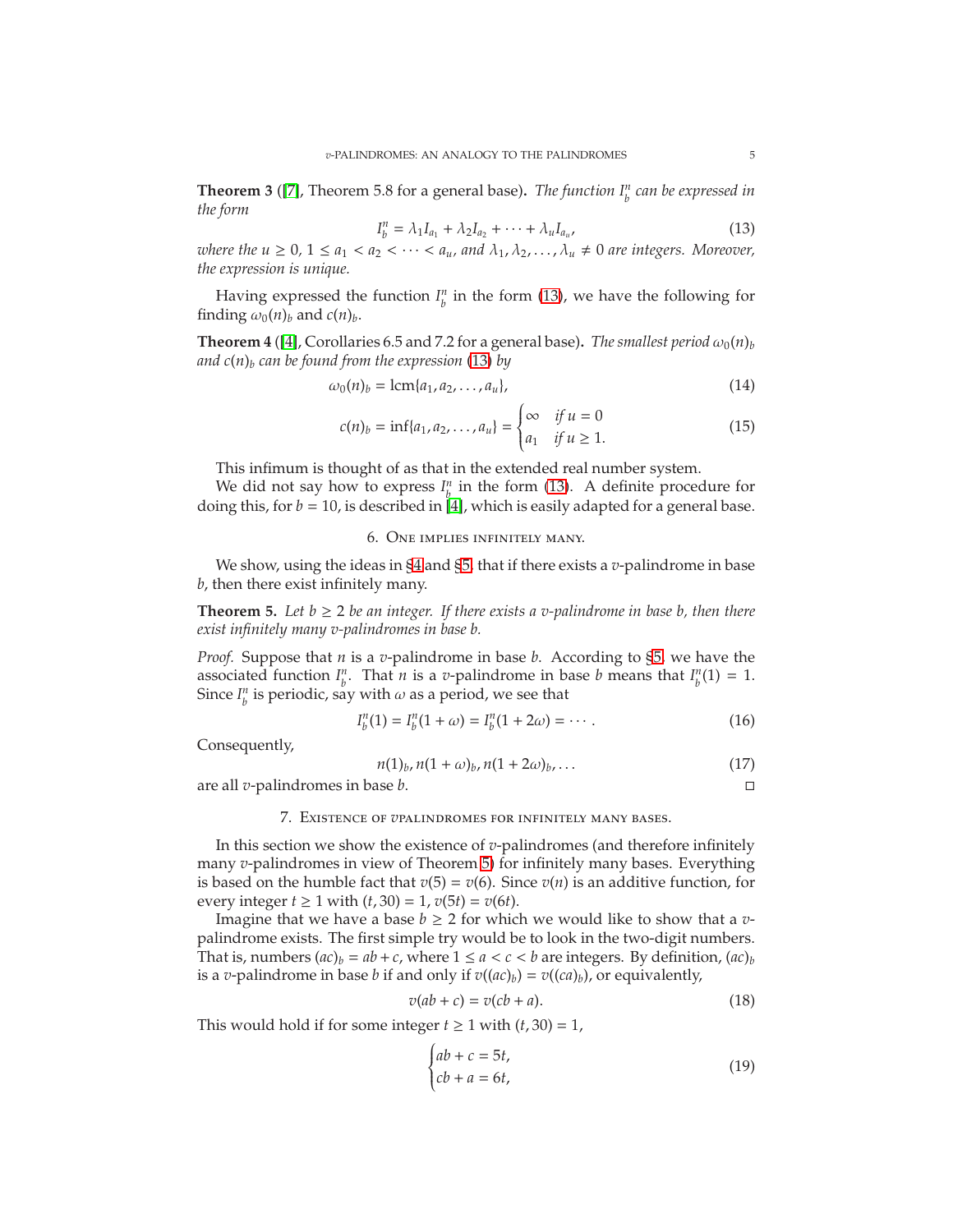simply by the observation in the previous paragraph. To summarize, we have shown the following.

**Lemma 6.** Let  $b \ge 2$  *be an integer. If there exists an ordered triple* (*a*, *c*, *t*) *of positve integers such that*  $a < c < b$ *, (t, 30)* = 1 *and* [\(19\)](#page-4-3) *holds, then the two-digit number*  $(ac)_b$  *is a v-palindrome in base b. Hence in particular there exists a v-palindrome in base b.*

**Definition.** We call a triple (*a*, *c*, *t*) in the premise of the above lemma a *permissible triple* for *b*.

So our strategy is to try to find permissible triples. The system [\(19\)](#page-4-3) can be written in matrix from as

$$
\begin{pmatrix} b & 1 \\ 1 & b \end{pmatrix} \begin{pmatrix} a \\ c \end{pmatrix} = t \begin{pmatrix} 5 \\ 6 \end{pmatrix}.
$$
 (20)

Solving we have

$$
\begin{pmatrix} a \\ c \end{pmatrix} = t \begin{pmatrix} b & 1 \\ 1 & b \end{pmatrix}^{-1} \begin{pmatrix} 5 \\ 6 \end{pmatrix} = \frac{t}{b^2 - 1} \begin{pmatrix} b & -1 \\ -1 & b \end{pmatrix} \begin{pmatrix} 5 \\ 6 \end{pmatrix}
$$
(21)

$$
= \frac{t}{b^2 - 1} \begin{pmatrix} 5b - 6 \ -5 + 6b \end{pmatrix} = \begin{pmatrix} \frac{t(5b - 6)}{b^2 - 1} \\ \frac{t(-5 + 6b)}{b^2 - 1} \end{pmatrix}.
$$
 (22)

We write them separately as

<span id="page-5-0"></span>
$$
a = \frac{t(5b - 6)}{b^2 - 1}, \quad c = \frac{t(-5 + 6b)}{b^2 - 1}, \tag{23}
$$

from which we also see that  $0 < a < c$ . Hence we have the following lemma.

**Lemma 7.** Let  $b \ge 2$  *be an integer. For every integer*  $t \ge 1$ *, there exist unique rational numbers a, c*  $\in$  Q *such that* [\(19\)](#page-4-3) *holds, and they are given by* [\(23\)](#page-5-0)*. Moreover,*  $0 < a < c$ *.* 

Hence the only possible permissible triples for *b* are

$$
\left(\frac{t(5b-6)}{b^2-1}, \frac{t(-5+6b)}{b^2-1}, t\right),\tag{24}
$$

for an integer  $t \ge 1$  with  $(t, 30) = 1$ . The only missing conditions to fulfill are

$$
\frac{t(5b-6)}{b^2-1}, \frac{t(-5+6b)}{b^2-1} \in \mathbb{Z},\tag{25}
$$

<span id="page-5-1"></span>
$$
\frac{t(-5+6b)}{b^2-1} < b. \tag{26}
$$

We write

$$
\frac{t(5b-6)}{b^2-1} = \frac{t(5b-6)/(5b-6, b^2-1)}{(b^2-1)/(5b-6, b^2-1)},
$$
\n(27)

$$
\frac{t(-5+6b)}{b^2-1} = \frac{t(-5+6b)/(-5+6b,b^2-1)}{(b^2-1)/(-5+6b,b^2-1)}.
$$
\n(28)

Hence we see that [\(25\)](#page-5-1) holds if and only if *t* is a multiple of

$$
f(b) = \left[ \frac{b^2 - 1}{(5b - 6, b^2 - 1)}, \frac{b^2 - 1}{(-5 + 6b, b^2 - 1)} \right];
$$
 (29)

here we also defined the function  $f(b)$  for integers  $b \geq 2$ . Hence we have shown the following lemma.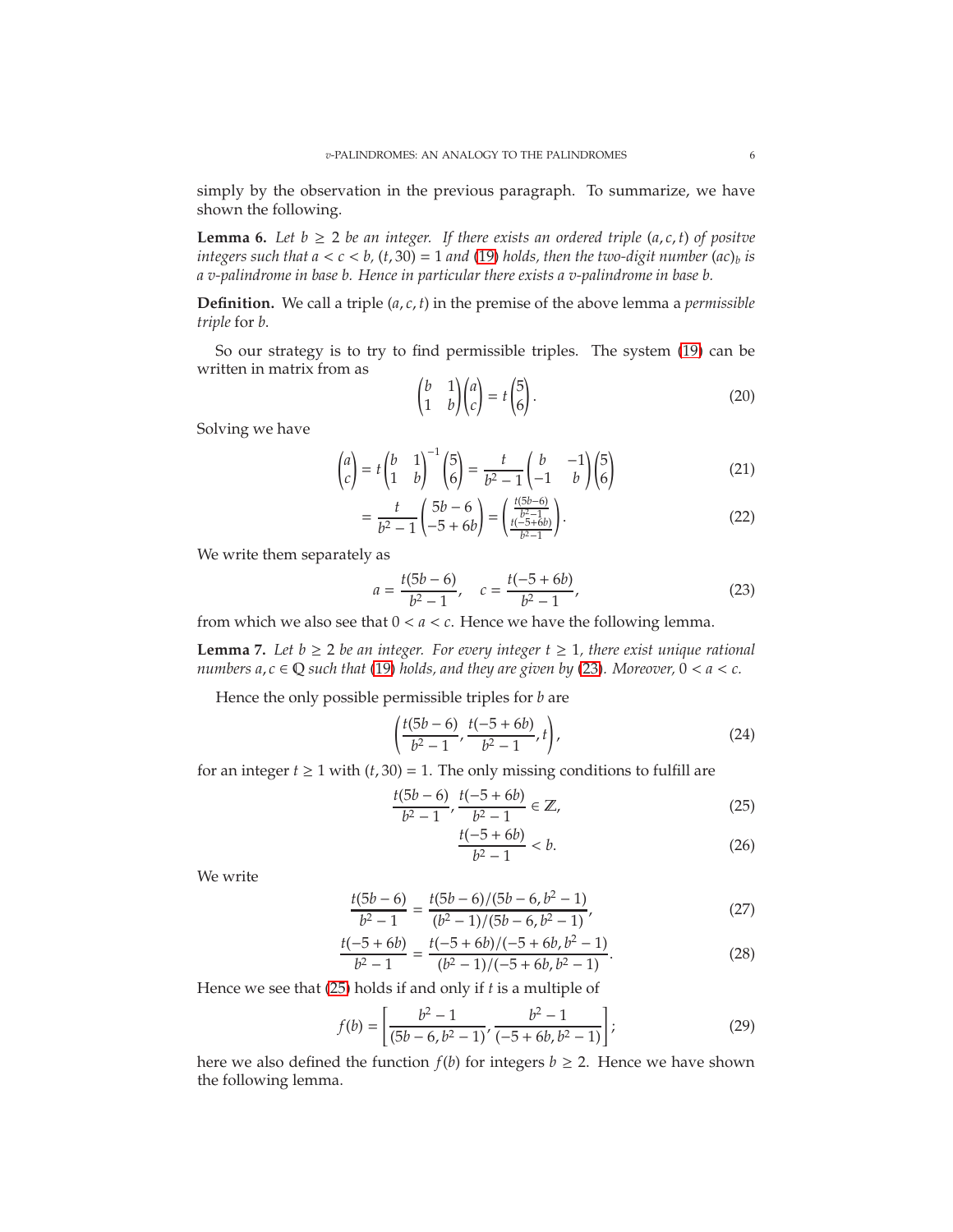**Lemma 8.** Let  $b \ge 2$  be an integer. Then the permissible triples of b are precisely the *triples*

$$
\left(\frac{t(5b-6)}{b^2-1}, \frac{t(-5+6b)}{b^2-1}, t\right),\tag{30}
$$

*where*

$$
t \in S(b) = \left\{ t \in \mathbb{N} \colon (t, 30) = 1, f(b) \mid t, t < \frac{b(b^2 - 1)}{-5 + 6b} \right\};\tag{31}
$$

*where we also defined the set-valued function*  $S(b)$  *for integers*  $b \geq 2$ *.* 

However, the above lemma does not promise that permissible triples exist, i.e.,  $S(b) \neq \emptyset$ . However, we can get the following sufficient condition.

**Lemma 9.** *Let*  $b \geq 2$  *be an integer. If* 

$$
(f(b), 30) = 1, \quad f(b) < \frac{b(b^2 - 1)}{-5 + 6b},\tag{32}
$$

*then*  $f(b) \in S(b)$ , and consequently there is a permissible triple for b.

Since  $f(b) | b^2 - 1$ , if  $(b^2 - 1, 30) = 1$  then  $(f(b), 30) = 1$ . Hence the above lemma can be weakened to the following.

**Lemma 10.** *Let*  $b \geq 2$  *be an integer. If* 

<span id="page-6-0"></span>
$$
(b2 - 1, 30) = 1, \quad f(b) < \frac{b(b2 - 1)}{-5 + 6b},
$$
 (33)

*then*  $f(b) \in S(b)$ , and consequently there is a permissible triple for b.

We now consider the condition  $(b^2 - 1, 30) = 1$ . It is easily shown that this is equivalent to that both  $b \equiv 0 \pmod{6}$  and  $b \equiv 0, 2, 3 \pmod{5}$ . In particular,  $b \equiv 0 \pmod{30}$  is a sufficient condition. Suppose that  $k \ge 1$  is an integer, then

$$
f(30k) = \left[ \frac{(30k)^2 - 1}{(5(30k) - 6, (30k)^2 - 1)}, \frac{(30k)^2 - 1}{(-5 + 6(30k), (30k)^2 - 1)} \right]
$$
(34)

$$
= \left[ \frac{(30k)^2 - 1}{(6k - 2, 11)}, \frac{(30k)^2 - 1}{(5k + 2, 11)} \right],
$$
\n(35)

where for the second equality we used a property of the greatest common divisor function to simplify. Because of the right inequality in [\(33\)](#page-6-0), we want *f*(30*k*) to be small. Thus it might be good if we have  $(6k - 2, 11) = (5k + 2, 11) = 11$ , which is easily shown to be equivalent to that  $k \equiv 4 \pmod{11}$ . Whence assume that  $k \equiv 4 \pmod{11}$ , then

$$
f(30k) = \frac{(30k)^2 - 1}{11}.
$$
 (36)

On the other hand, the right-hand-side of the right inequality [\(33\)](#page-6-0) becomes

$$
\frac{(30k)((30k)^2 - 1)}{-5 + 6(30k)}.\tag{37}
$$

That *f*(30*k*) is strictly less than the above quantity is equivalent to

$$
-5 + 6(30k) < 11(30k),\tag{38}
$$

which clearly always holds. Hence the above lemma can be further weakened to the following.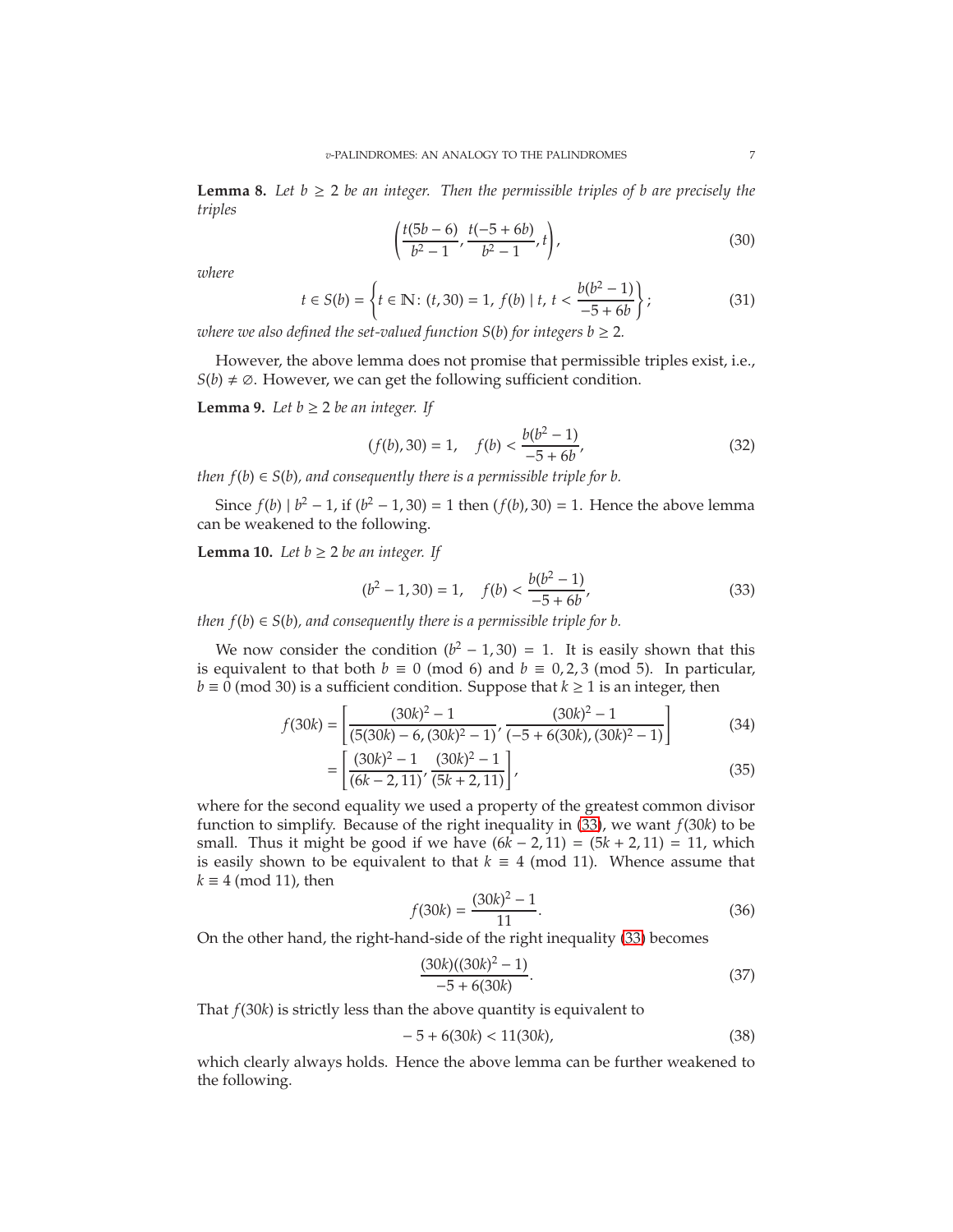**Theorem 11.** *Let*  $k \equiv 4 \pmod{11}$  *be a positive integer, then* 

$$
\left(\frac{-6+150k}{11}, \frac{-5+180k}{11}, \frac{-1+900k^2}{11}\right) \tag{39}
$$

*is a permissible triple for the base* 30*k. In particular, the two-digit number*

$$
\left(\frac{-6 + 150k}{11}, \frac{-5 + 180k}{11}\right)_{30k} \tag{40}
$$

*is a v-palindrome in base* 30*k.*

Hence we have proved the existence of *v*-palindromes for infinitely many bases, summarized as follows.

**Corollary 12.** *If b*  $\equiv$  120 (mod 330) *is a positive integer, then there exists a v-palindrome in base b.*

Hence in particular there is a positive density of bases  $b \ge 2$  for which a *v*palindrome exists.

#### 8. Existence of *v*palindromes for all bases?

While the previous sections showed that *v*-palindromes exist for all bases  $b \equiv$ 120 (mod 330), the goal would be to show for all bases  $b \ge 2$ . The proof in the previous section is based on the equality  $v(5) = v(6)$ . It is conceivable that the same method basing on other common values of *v* will find other bases *b* for which a *v*-palindrome exists. For instance, we have

$$
v(5) = v(6) = v(8) = v(9), \tag{41}
$$

$$
v(7) = v(10) = v(12) = v(18). \tag{42}
$$

Perhaps exploiting thismethod willlead to resolving the existence of *v*-palindromes for all bases. We give the table at the end of the paper of the smallest *v*-palindrome, i.e.,  $min(V_b)$ , for the first few bases, calculated using PARI/GP [\[3\]](#page-8-5).

## 9. Some conjectures.

In the short note [\[5\]](#page-8-0), three conjectures on *v*-palindromes has been proposed by commentators. They were conjectured for base ten, but the general conjecture for a general base is easily conceived for two of them. We state those two conjectures as follows for a general base.

**Conjecture 13.** Let  $b \ge 2$  be an integer. There does not exist a prime v-palindrome in *base b.*

**Conjecture 14.** Let  $b \ge 2$  be an integer. There are infinitely many v-palindromes n in *base b such that both n and*  $r_b(n)$  *are squarefree.* 

While [\[1\]](#page-8-6) provides an exact formula for the number of palindromes up to a given positive integer, the same can be considered for *v*-palindromes, namely the following.

**Problem 1.** Let  $b \ge 2$  be an integer. Is there a formula for the number of *v*palindromes in base *b* up to a given positive integer? If not, how can it be approximated?